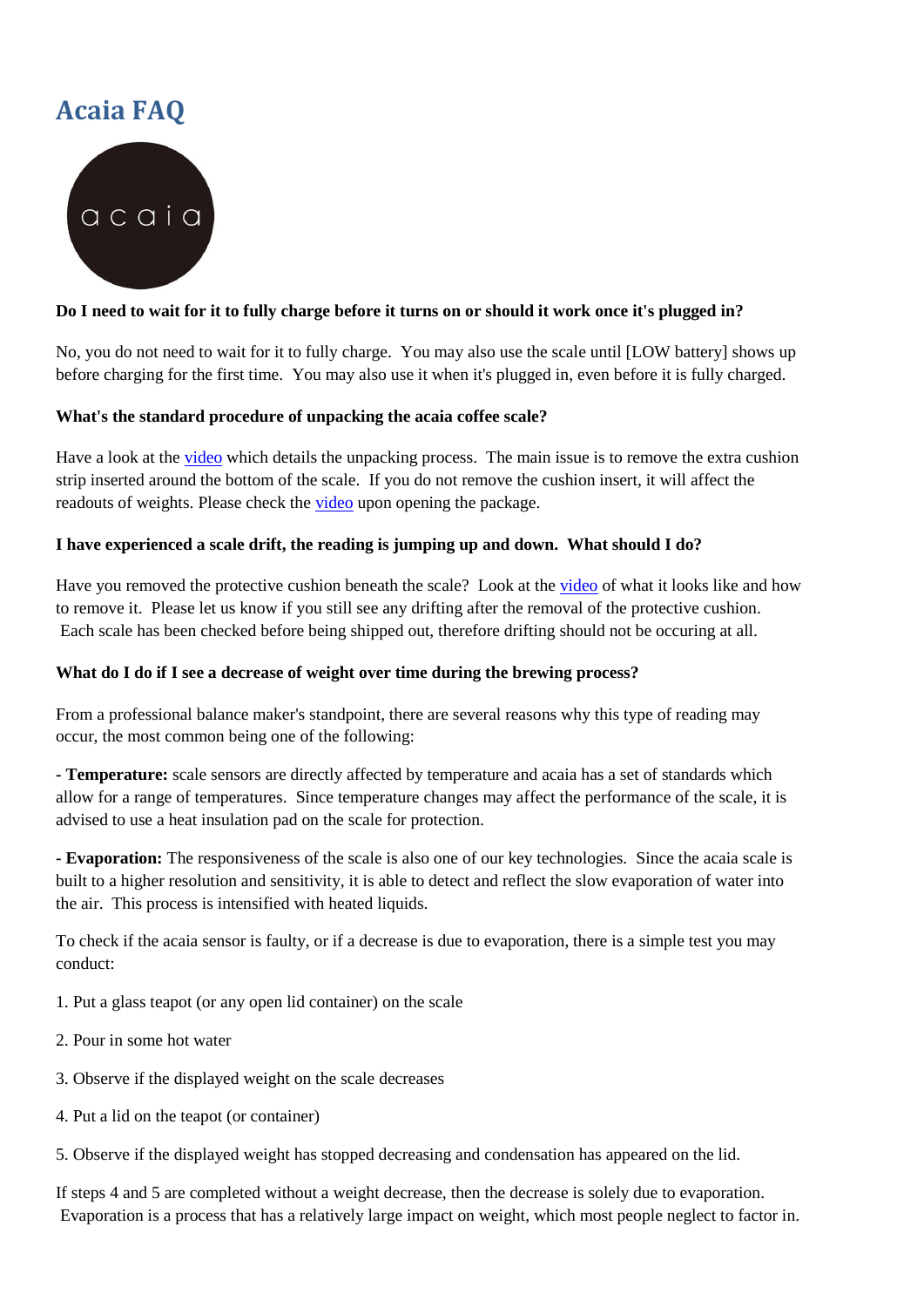If there continues to be a sizable decrease in weight with the lid on, it is possible the scale is faulty.

#### **What are the requirements for the acaia coffee scale connection?**

The acaia coffee scale app supported iOS devices include:

- iPhone 4S (late 2011)
- iPhone 5, 5S and 5C
- iPod Touch 5th generation (late 2012)
- iPad 3rd generation (early 2012), 4th generation, and iPad Air
- iPad Minis 1st and 2nd generations
- The acaia coffee app runs on iOS Version 7.0+

Several Android devices are supported at this time. Supported Android devices have: A Bluetooth Low Energy (BLE) radio, present in some devices as part of Bluetooth 4.0. A working BLE API that allows third-party App code to access BLE. This is present in some Android 4.3+ devices.

#### Tested:

- Nexus 5 and Nexus 7
- HTC One
- Samsung Galaxy Note III
- Samsung Galaxy Note II (may be unstable)

Hardware compatible, but without a full test:

- LG G2
- Samsung Galaxy S4
- Samsung Galaxy S III (may be unstable)
- Samsung Galaxy Note 10.1
- Motorola Moto X and Motorola Moto G
- Motorola Droid RAZR M, RAZR HD, RAZR Maxx HD (OS v4.1.2 with Nov 2013 firmware update)
- Motorola Ultra, Maxx, Mini (OS v4.4+ only)
- Sony Xperia Z, Z1, Z1s, ZL, ZR, Z Ultra, Z1 Compact, Tablet Z (OS v4.3+ only)

#### **Is the App required to use the scale?**

No, it does not require the app to use the scale. The scale can function on its own including Tare/Unit changes. When you change the unit into ounces, there will be a small blue LED indicating it is in ounces mode. There is another small orange LED that will indicate charging. These LEDS are hidden when not active for aesthetics.